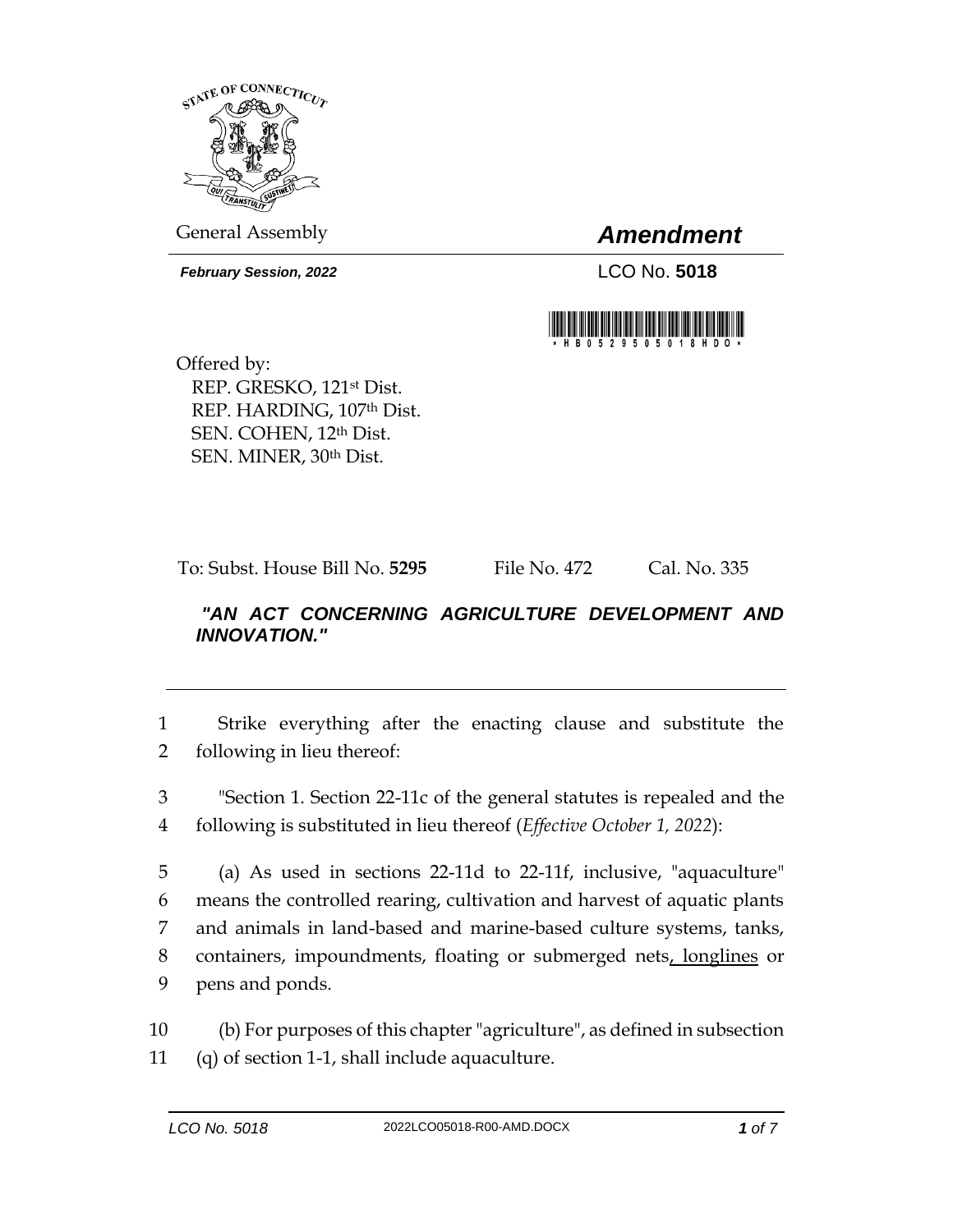Sec. 2. Section 22-26e of the general statutes is repealed and the following is substituted in lieu thereof (*Effective October 1, 2022*): (a) There is hereby established a Governor's Council for Agricultural **[**Development for advisory**]** Development and Innovation within the Department of Agriculture for administrative purposes only, consisting of the following members: (1) The Commissioner of Agriculture, who shall serve as the chairperson of the council, (2) the dean of the College of Agriculture and Natural Resources at The University of Connecticut, or the dean's designee, who shall serve as co-vice-chairperson, (3) the **[**chairperson**]** executive director of the Connecticut **[**Milk Promotion Board**]** Farm Bureau, or the **[**chairperson's**]** executive director's designee, (4) six members appointed by the Governor, who shall each be actively engaged in agricultural production or aquaculture production, provided not less than one of whom shall be socially disadvantaged, as defined by the United States Department of Agriculture, and not less than one of whom shall be engaged in 28 aquaculture production, (5) one member appointed by the speaker of the House of Representatives, who shall be engaged in **[**agricultural processing**]** urban agriculture production, (6) one member appointed by the president pro tempore of the Senate, who shall be engaged in agricultural marketing, (7) one member appointed by the majority leader of the House of Representatives, who shall be **[**engaged in agricultural sales**]** a new and beginning farmer, as defined by the United States Department of Agriculture, (8) one member appointed by the majority leader of the Senate, who shall be from a trade association, (9) one member appointed by the minority leader of the House of Representatives, who shall be from the green industry, **[**and**]** (10) one member appointed by the minority leader of the Senate, who shall be 40 actively engaged in agricultural education, and (11) the director of the 41 Connecticut Agricultural Experiment Station, or the director's designee, who shall serve as the co-vice-chairperson. Each member appointed pursuant to subdivisions (4) to (10), inclusive, of this subsection shall serve for a term of three years from the date of such member's 45 appointment.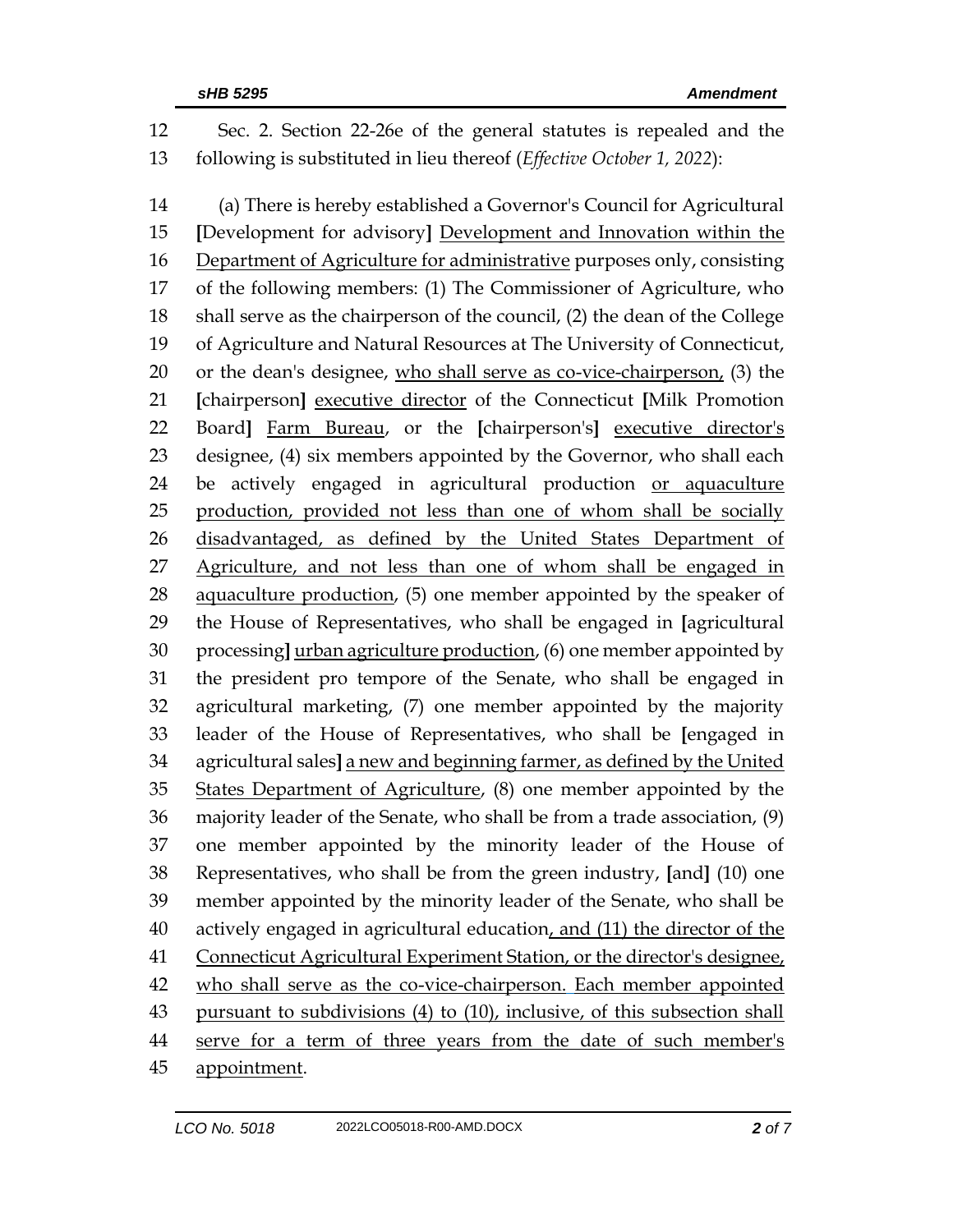(b) The council shall make recommendations to the Department of Agriculture on ways to increase **[**the percentage of consumer dollars spent on Connecticut-grown fresh produce and farm products, including, but not limited to, ways to increase the amount of money spent by residents of the state on locally-grown farm products, by 2020, to not less than five per cent of all money spent by such residents on food**]** agriculture in the state by developing innovative market opportunities including, but not limited to, urban agriculture, 54 integration and adoption of new technologies, controlled environment agriculture and diversification of products and opportunities. The council shall also make recommendations concerning the development, diversification and promotion of **[**agricultural products, programs and enterprises**]** agriculture in this state and shall provide for an interchange of ideas from the various commodity groups and organizations represented.

61 (c) The council shall meet not less than once per calendar quarter and (1) as often as deemed necessary by the chairperson, or (2) upon a call 63 for such a meeting by a quorum of the membership of the council. A majority of the members on the council shall constitute a quorum. Any vacancy in the membership of the council shall be filled by the **[**Governor**]** applicable appointing authority. The members shall serve without compensation or reimbursement for expenses. Any member absent from more than two meetings in a calendar year shall be deemed to have resigned.

 Sec. 3. Section 22-61d of the general statutes is amended by adding subsection (d) as follows (*Effective July 1, 2022*):

 (NEW) (d) (1) No person shall sell, offer for sale, expose for sale or transport for sale any agricultural or vegetable seed or seed used for lawn or turf purposes that is not labeled in accordance with the provisions of section 22-61c.

 (2) Any such labeling described in subdivision (1) of this subsection shall be performed by a person who is registered with the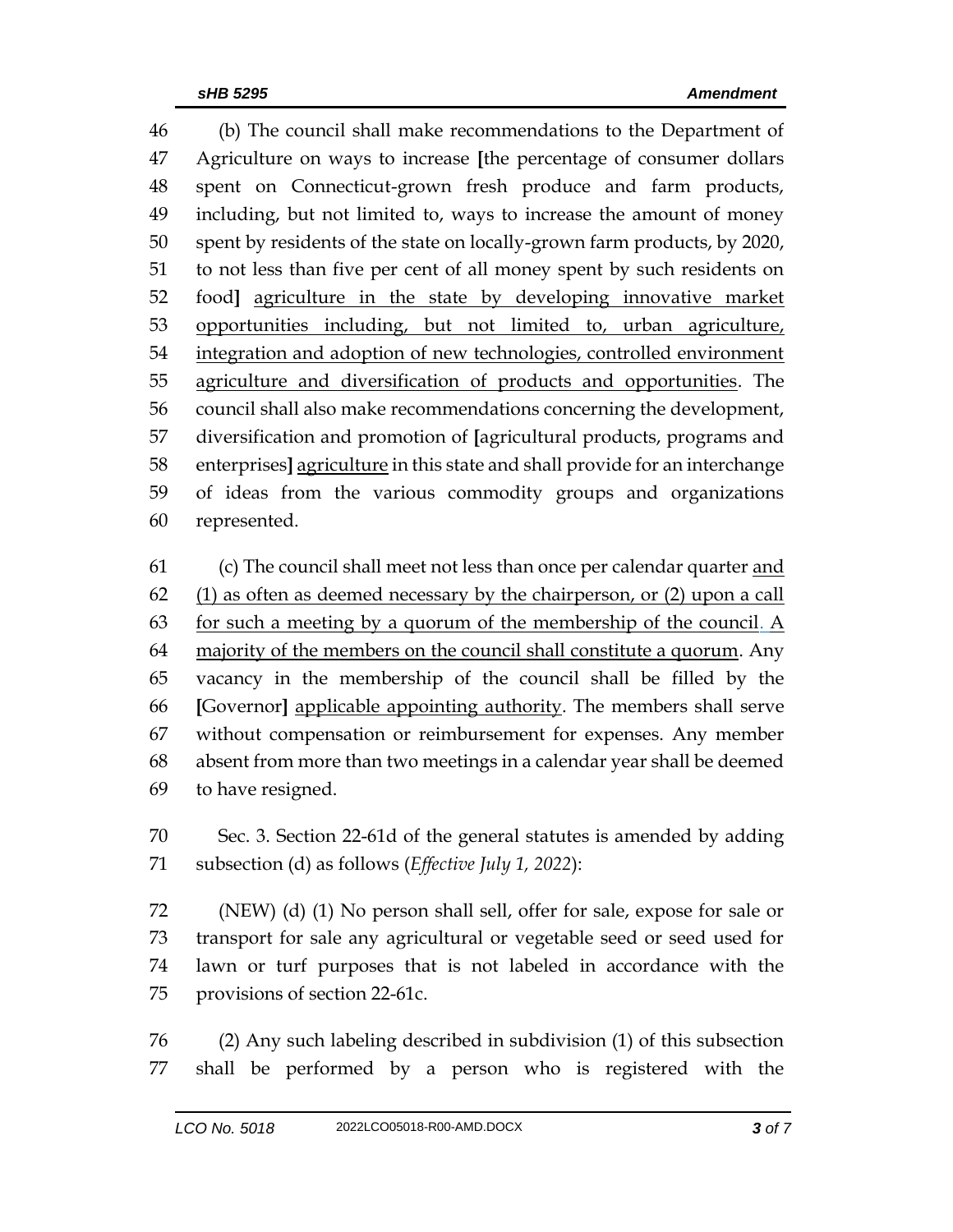Commissioner of Agriculture.

 (3) Any person who labels seed pursuant to subdivision (2) of this subsection shall register annually with the Commissioner of Agriculture. The application for a seed labeler registration shall be submitted to the commissioner in a manner and on a form prescribed by the commissioner. The application shall be accompanied by a fee of one hundred dollars. All seed labeler registrations shall expire on March thirty-first of each year.

 Sec. 4. Subsection (d) of section 26-57a of the general statutes is repealed and the following is substituted in lieu thereof (*Effective October 1, 2022*):

 (d) Until such time as regulations are adopted pursuant to subsection (a) of this section, any person may import one or more reindeer into the state during the period commencing on Thanksgiving Day of each year 92 and ending on the immediately following New Year's Day, or for a 93 period of time not to exceed seven days, provided (1) any reindeer so 94 imported pursuant to this subsection is subsequently exported from the state no later than a week following the end of such period, and (2) such importation complies with the following requirements: Each reindeer so imported (A) is individually identified by a permanent metal ear tag, legible tattoo or microchip, (B) possesses a certified veterinary report of inspection documenting an inspection that occurred at least one day and not more than thirty days prior to entry into the state, (C) possesses documentation that verifies such reindeer (i) comes from a herd that is free of both tuberculosis and brucellosis, or (ii) tested negative for tuberculosis and brucellosis at least one day and not more than thirty days prior to entry into the state, and (D) possesses documentation that the originating herd participated in a state chronic wasting disease monitoring program (i) not less than the prior three years if from a state or province not known to have chronic wasting disease, or (ii) not less than the prior five years if from a state or province known to have chronic wasting disease outbreaks.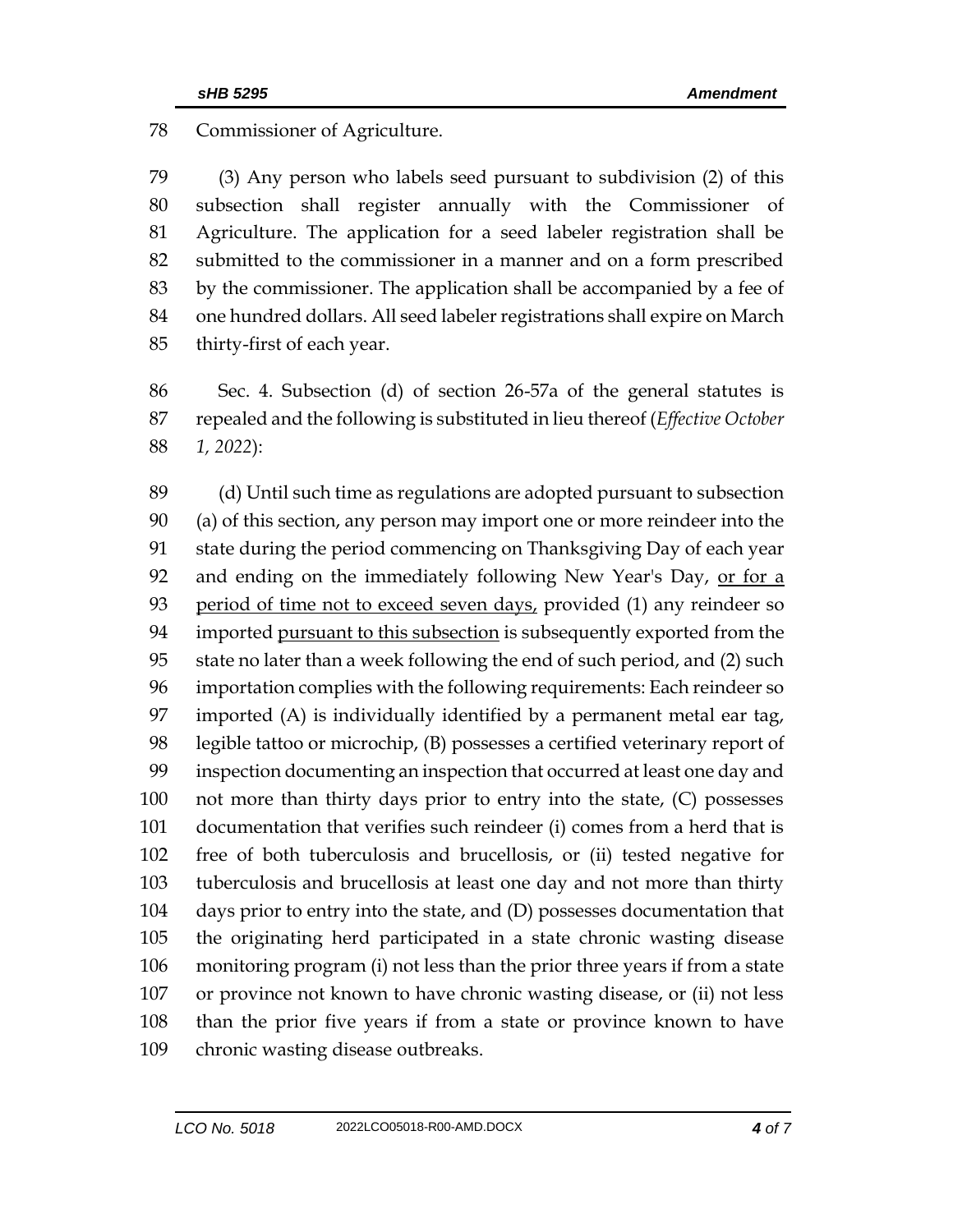Sec. 5. Section 22-345 of the general statutes is repealed and the following is substituted in lieu thereof (*Effective June 1, 2023*):

 Any **[**blind, deaf or mobility impaired**]** person with a disability who is the owner or keeper of a dog which **[**has been trained and educated to guide and assist such person in traveling upon the public streets or highways or otherwise**]** has been trained as a service animal, is in training to become a service animal for such person, is in training to become a service animal or is enrolled in a program described in section 17a-22ee shall receive a license and tag for such dog from the town clerk of the town where such dog is owned or kept. Such license and tag shall be issued in accordance with the provisions of section 22-340, and no fee shall be required of the owner or keeper of any such dog. When any 122 such dog has not been previously licensed, by the town clerk to whom application is being made and it is not obvious that the dog is a service animal, such town clerk **[**shall not license such dog or issue to the owner a license and tag unless written evidence is exhibited to such clerk that the dog is trained and educated and intended in fact to perform such guide service for such applicant**]** may inquire of such owner or keeper whether the dog is a service animal required because of a disability and 129 what work or task the dog has been trained to perform. Any person who has a dog placed with such person temporarily, including for breeding purposes, by a nonprofit organization established for the purpose of training or educating **[**guide dogs to so assist blind, deaf or mobility impaired persons**]** the dog as a service animal shall receive a license and 134 tag for such dog from the town clerk of the town where such dog is kept. Such license and tag shall be issued in accordance with the provisions of section 22-340, and no fee shall be required for such license and tag, provided such person presents **[**written evidence**]** confirmation that such dog was placed with such person by such organization. **[**As used in this section and section 46a-44, "deaf person" means a person who cannot readily understand spoken language through hearing alone and who may also have a speech defect which renders such person's speech unintelligible to most people with normal hearing.**]** As used in this 143 section, (1) "disability" means any one or more of the following, as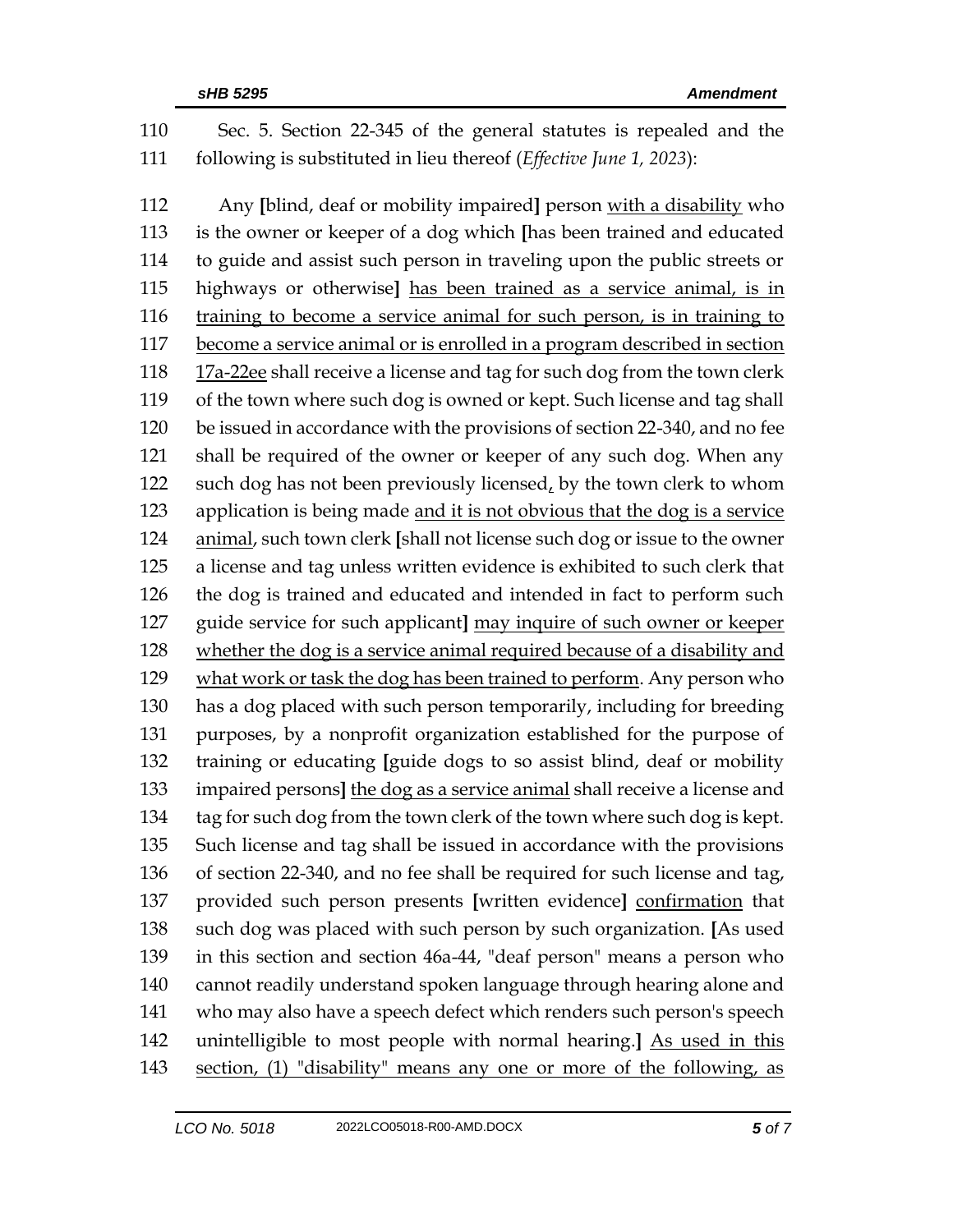| 144 | defined in section 46a-51: (A) An intellectual disability, (B) physically      |
|-----|--------------------------------------------------------------------------------|
| 145 | disabled, $(C)$ a mental disability, or $(D)$ a learning disability; and $(2)$ |
| 146 | "service animal" has the same meaning as provided in 28 CFR 35.104, as         |
| 147 | amended from time to time, and includes a service animal in training.          |

 Sec. 6. (*Effective from passage*) The Commissioner of Agriculture shall convene a working group with the Connecticut Town Clerks Association for the purpose of developing a plan to create a state-wide online dog licensing portal. The commissioner and the president of the Connecticut Town Clerks Association, or their designees, shall serve as the co-chairpersons of such working group and shall convene the first meeting of such working group not later than thirty days after the effective date of this section. Such working group shall consist of representatives of the Department of Agriculture, members of the Connecticut Town Clerks Association, a representative from the Connecticut Conference of Municipalities, a representative from the Council of Small Towns and any other person or organization deemed necessary by the commissioner and the president of the Connecticut Town Clerks Association. Such plan shall include, but not be limited to, provisions for the pre-use testing of the portal described in this section by each category of intended users of such portal and a recommendation 164 for a date to implement the use of such portal on a state-wide basis. Not later than January 1, 2023, the commissioner and the president of the Connecticut Town Clerks Association shall submit such plan to the joint standing committee of the General Assembly having cognizance of matters relating to the environment in addition to any requisite legislative proposals that are consistent with the components of such plan.

 Sec. 7. Sections 22-11e and 26-192m of the general statutes are repealed. (*Effective from passage*)"

This act shall take effect as follows and shall amend the following sections: Section 1 *October 1, 2022* 22-11c